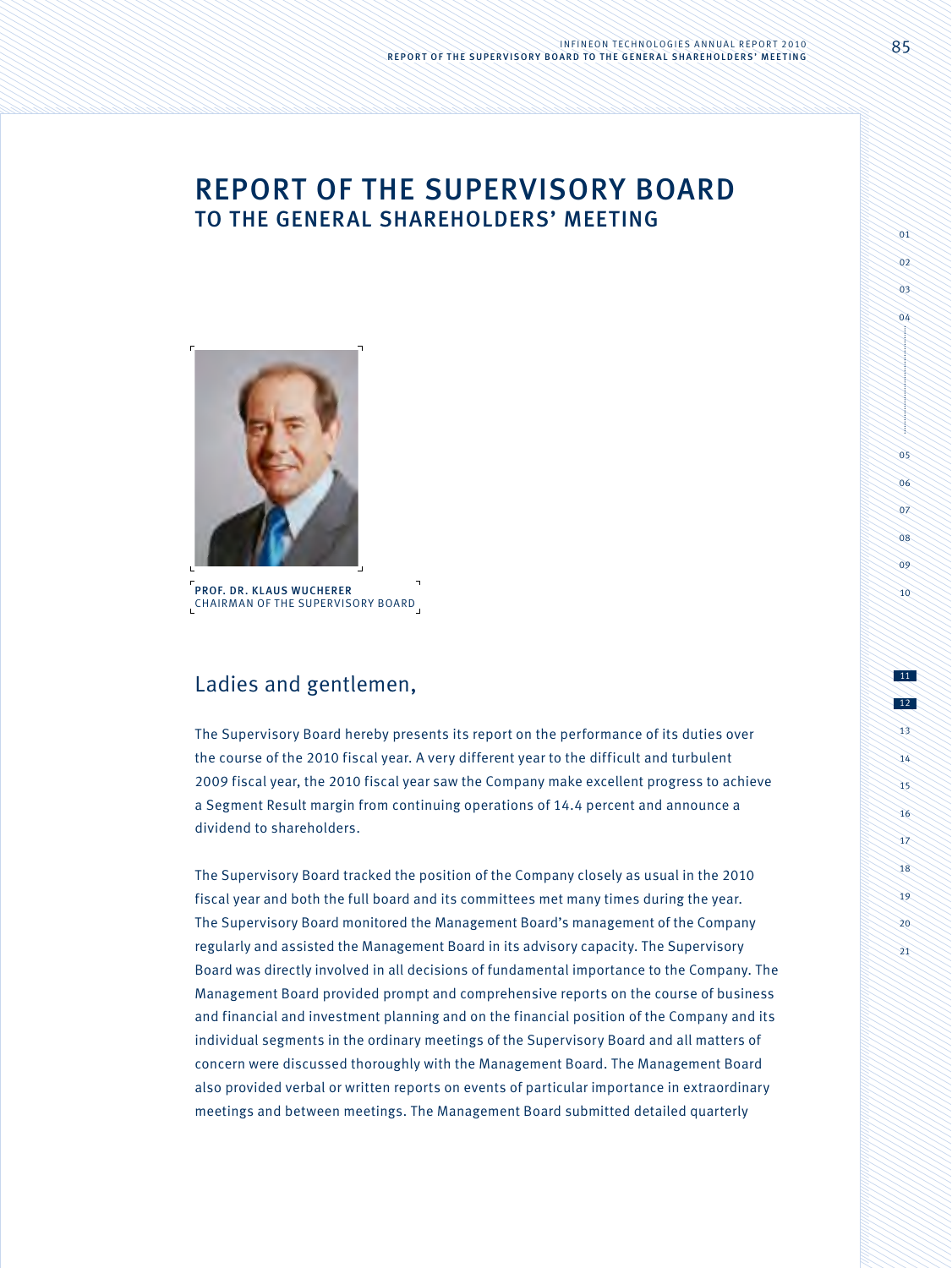reports to the Supervisory Board covering topics such as the economic and financial development and profitability of the Company over the respective quarter ended, major business transactions, risks and material lawsuits.

The Chairman of the Supervisory Board, the Chairman of the Investment, Finance and Audit Committee and the Chairman – and later the Chairwoman – of the Strategy and Technology Committee also held individual discussions with the Management Board in order to remain abreast of significant developments and decisions within the Company.

The Supervisory Board convened in four ordinary meetings and four extraordinary meetings during the year under review. All members of the Supervisory Board attended at least half of the Supervisory Board meetings held over the period.

#### MAIN ACTIVITIES OF THE SUPERVISORY BOARD

#### Sale of the Wireless Solutions unit to Intel

The Management Board reported in full on the proposed sale of the Wireless Solutions business unit, which accounted for around 30 percent of Group revenue in the 2009 and the 2010 fiscal year, in two ordinary meetings and two extraordinary meetings. The Supervisory Board devoted particular attention in these meetings to the reasons behind the Management Board's decision to dispose of the mobile phone chip business, the different transaction structures of relevance, the purchase price to be realized, the implications for employees and the strategy and prospects for the Company's remaining business activities.

The Supervisory Board asked the members of the Strategy and Technology Committee to discuss the plans, developments in the negotiations and the steps necessary for realization with the Management Board in detail in light of the great significance of the transaction for the whole Company. The Strategy and Technology Committee carried out thorough preparatory work for all deliberations on this matter involving the full Supervisory Board. Following a final round of intensive discussions with the Management Board in relation to the transaction, the Supervisory Board gave its consent to the sale of the Wireless Solutions business unit to Intel Corporation on August 25, 2010.

 $n_1$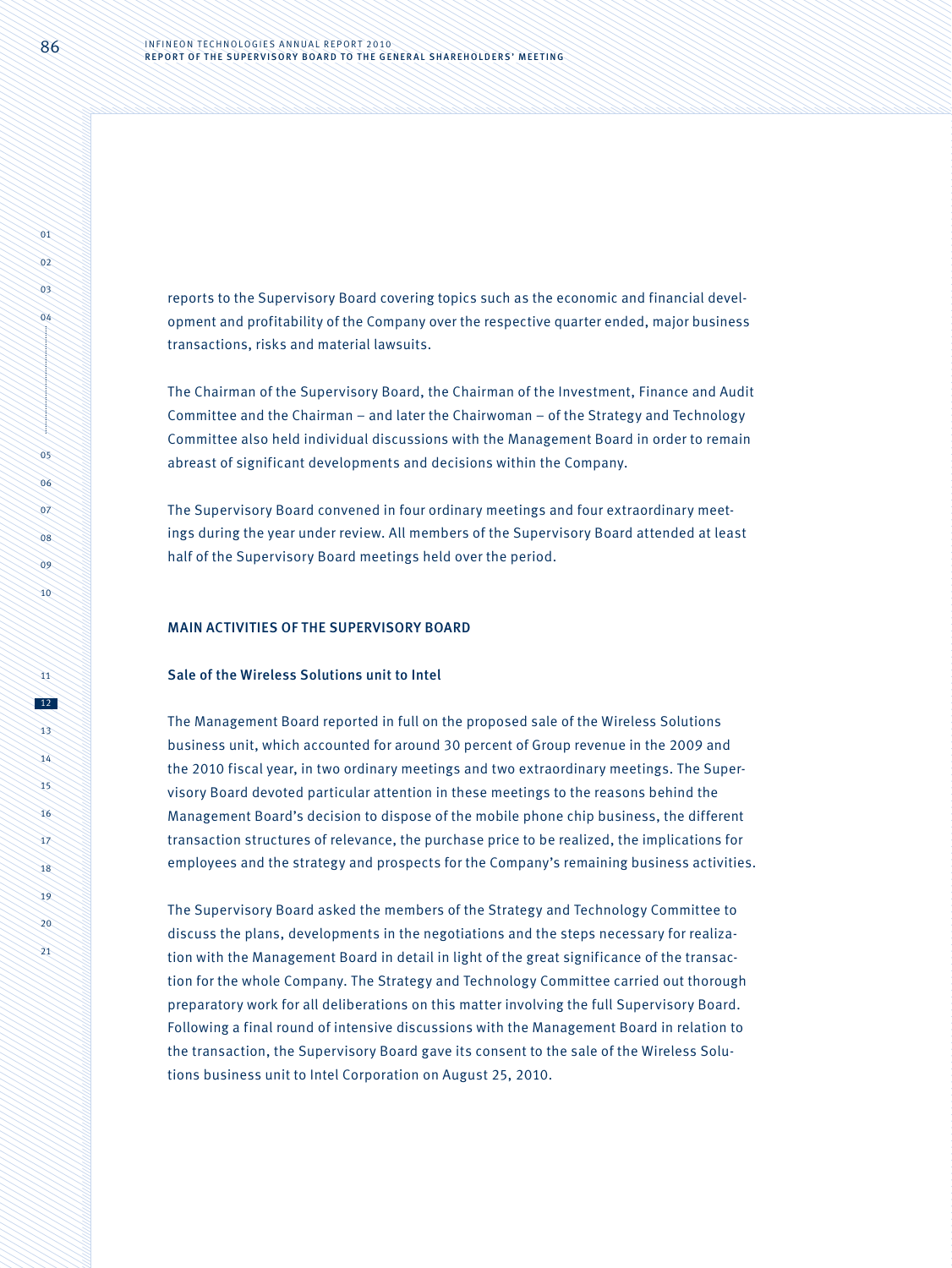The Supervisory Board supports the Management Board's intention to focus Infineon's business on energy efficiency, mobility and security and shares the Management Board's conviction that these already very prominent fields will become even more important over the years ahead.

# Transactions requiring approval

The Supervisory Board's rules of procedure stipulate that certain transactions and measures, specifically including financial and investment plans, the investment budget and the setting of borrowing limits, require the consent of the Supervisory Board.

The aforementioned sale of the Wireless Solutions business unit was considered by the Supervisory Board in accordance with this requirement, as were the financial and investment plans and investment budget for the 2010 fiscal year, which were discussed on the basis of different scenarios for future revenue development in the Supervisory Board meetings on November 26, 2009 and August 4, 2010. The Supervisory Board also set a borrowing limit as part of this process.

#### Management Board compensation

The Supervisory Board considered in detail the provisions of the German Act on the Appropriateness of Management Board Remuneration (Gesetz zur Angemessenheit der Vorstandsvergütung) and the recommendations of the German Corporate Governance Code relating to Management Board compensation and commissioned external independent compensation experts to assess the compatibility of the existing compensation system with these provisions and recommendations and drew up a modified Management Board compensation system for the Company on the basis of this assessment. The proposals put forward by the external experts were discussed in detail and prepared for approval by the full Supervisory Board over the course of a number of Executive Committee meetings. The fundamentals of the new compensation system were then discussed in detail in the Supervisory Board meeting on August 4, 2010 and the system as a whole was approved in the meeting on November 22, 2010. Particulars of the new compensation system may be found in the compensation report, which appears in the Annual Report, starting page 102. The new compensation system will be submitted for approval by the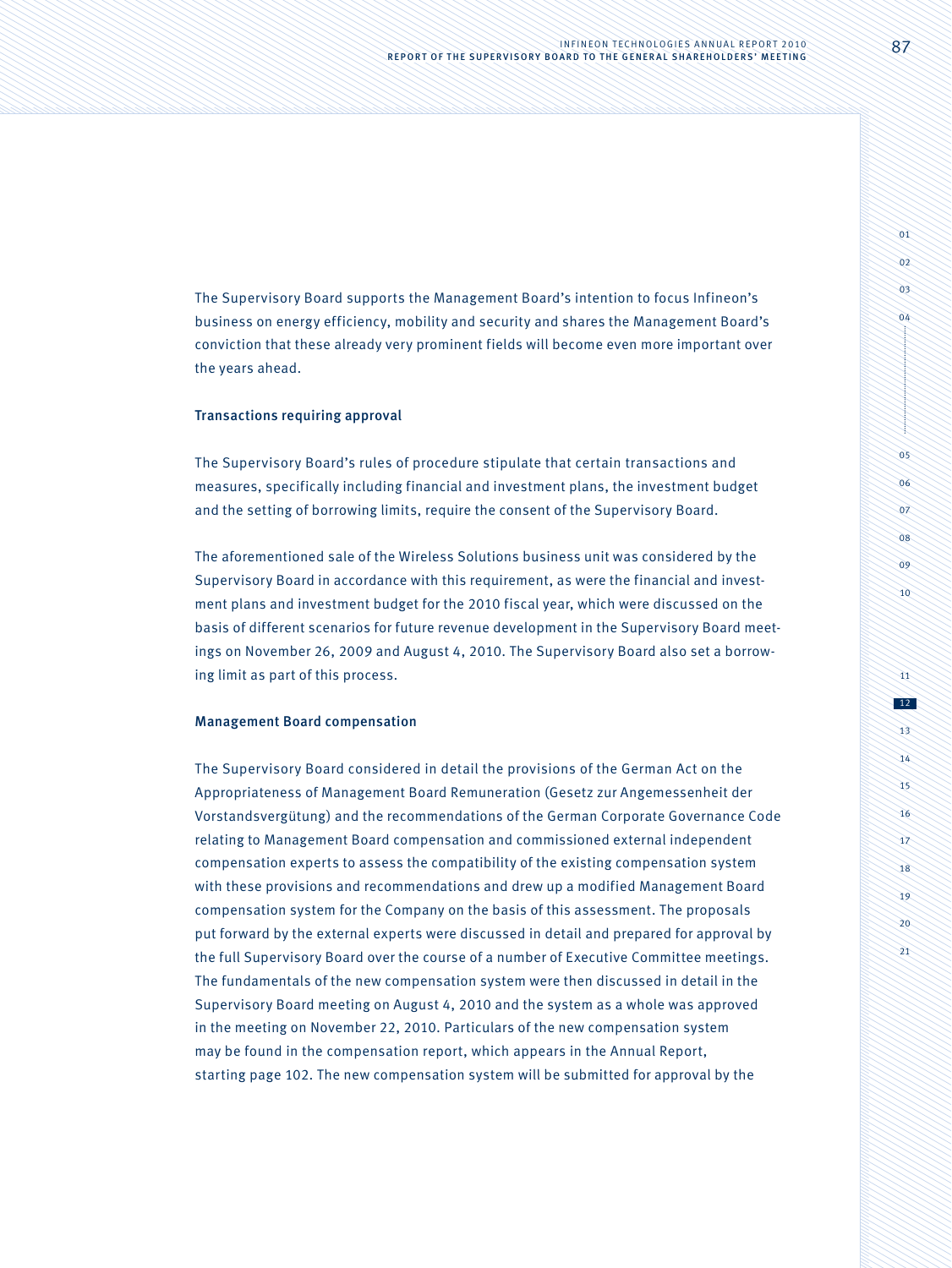2011 General Shareholders' Meeting and is intended to apply to all future Management Board members. The existing contracts with Management Board members Peter Bauer and Dr. Reinhard Ploss will be amended to bring them into line with the new compensation system.

#### Management Board matters

The Supervisory Board decided in August 2009 to reduce the compensation due to former Chief Executive Officer Dr. Wolfgang Ziebart following the entry into force of the German Act on the Appropriateness of Management Board Remuneration. Constructive negotiations with Dr. Ziebart led to agreement on a settlement reducing Dr. Ziebart's pay and pensions entitlements by an appropriate amount. The Supervisory Board discussed the content of this agreement and approved the conclusion of the settlement.

The Company is also close to concluding an arrangement with former Chief Executive Officer Dr. Ulrich Schumacher to settle various reciprocal claims. The Supervisory Board approves of this arrangement having discussed the terms of the settlement thoroughly at two meetings. The matters covered by the settlement include compensation claims lodged by the Company, so the conclusion of the agreement also requires the approval of the General Shareholders' Meeting.

Dr. Marco Schröter left the Management Board in August 2010 as a result of differences of opinion concerning the Company's future business policy. The Supervisory Board addressed the situation with respect to the Management Board in detail in its August 4 meeting. A mutually acceptable solution covering his pay and pension entitlements and the cancellation of his contract was agreed with Dr. Schröter in September 2010. The Supervisory Board would like to thank Dr. Schröter for his efforts on behalf of Infineon.

Management Board member Prof. Dr. Hermann Eul is to assume the post of chief executive of the newly founded Intel Mobile Communications company in connection with the sale of Infineon's mobile phone chip business to Intel. The Supervisory Board discussed and approved the terms for cancellation of the contract with Prof. Dr. Eul. The Supervisory Board would like to thank Prof. Dr. Eul for his very considerable service to the Company. Prof. Dr. Eul tackled the Wireless Solutions operation with enormous personal commitment and his methods have proved so effective that a business unit initially beset by financial difficulties has now attracted a purchase price of 1.4 billion U.S. dollars.

 $n_1$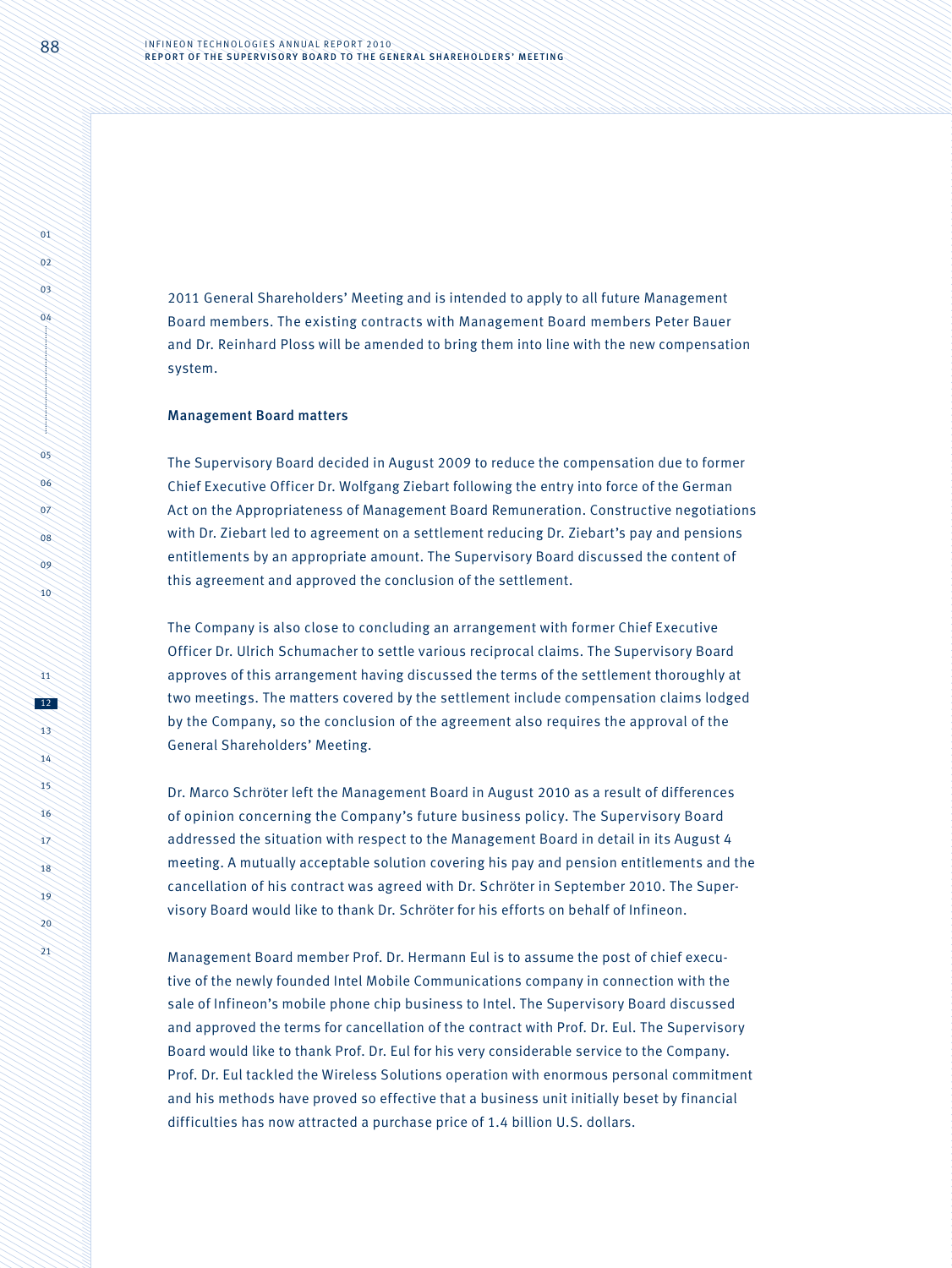The Executive Committee discussed the aforementioned matters and completed the necessary preparatory work in advance of the associated resolutions by the full Supervisory Board.

# CORPORATE GOVERNANCE

The Supervisory Board reviewed the applicable corporate governance rules and their implementation within the Company on a regular basis in the 2010 fiscal year just as in previous years. It discussed the changes to the German Corporate Governance Code adopted by the Government Commission in May 2010 in its meeting on November 22, 2010, during which it also specified concrete objectives regarding its composition in accordance with the recommendation in section 5.4.1 of the German Corporate Governance Code.

The Supervisory Board adopted the 2009 Declaration of Compliance in accordance with section 161 of the German Stock Corporation Act (Aktiengesetz) in November 2009 and the 2010 Declaration of Compliance in November 2010. The 2010 Declaration of Compliance was published on the Company's website on November 23, 2010. This and further details of Infineon's corporate governance are described in detail by the Management Board and Supervisory Board in the Infineon Corporate Governance Report.

The Supervisory Board reviews the efficiency of its work, including its interaction with the Management Board, once a year. An external independent consultant was engaged in the 2010 fiscal year to conduct the first detailed survey of Supervisory Board activities. The Supervisory Board engaged the external consultant in response to a suggestion from shareholders. The consultant held confidential one-on-one interviews with all members of the Supervisory Board and Management Board between July and September 2010. The work of the Supervisory Board to date was analyzed on the basis of these interviews and recommendations for its future operation were generated. The findings of the efficiency study were presented and discussed in the Supervisory Board meeting on November 30, 2010.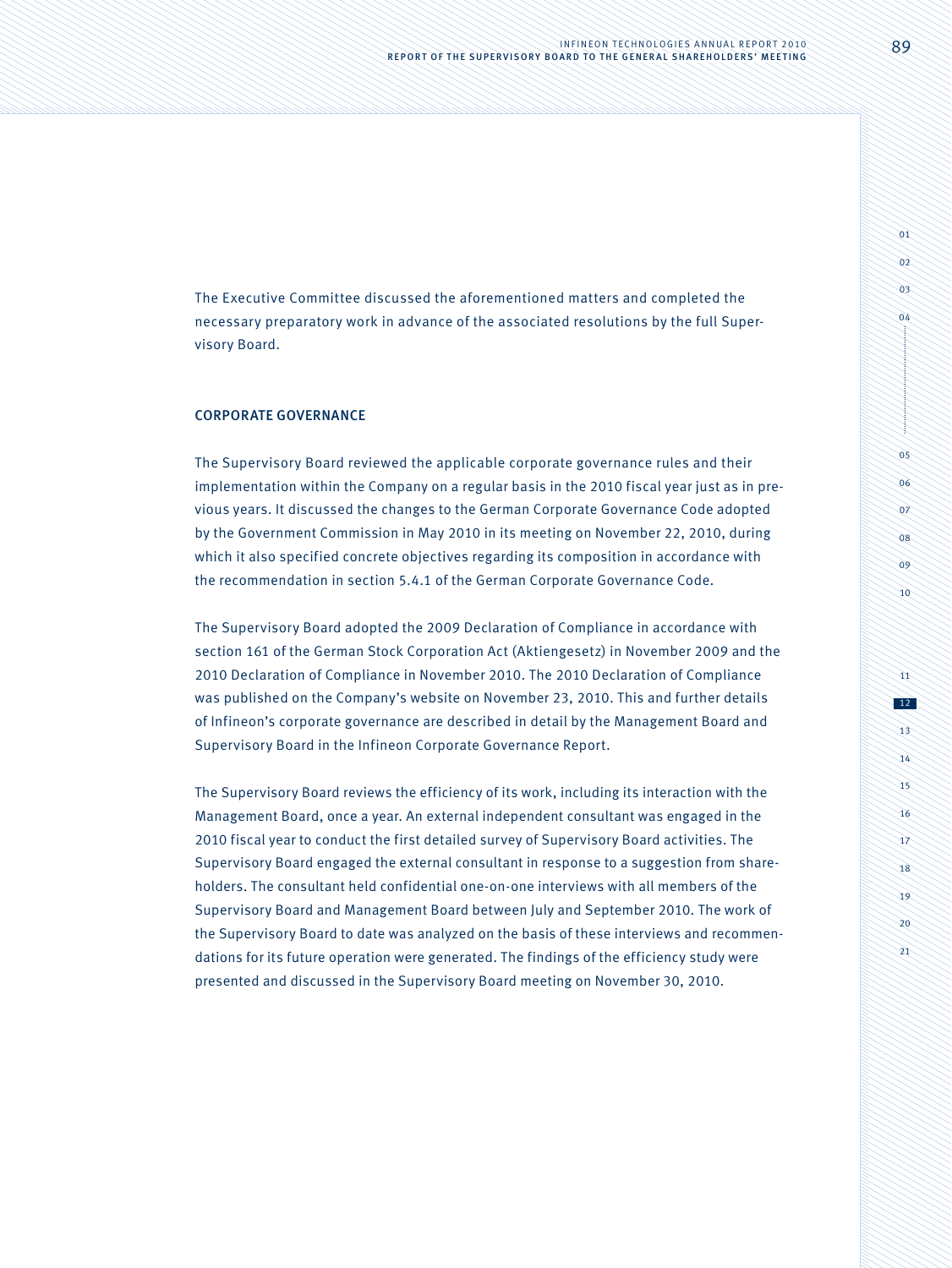The members of the Management Board and Supervisory Board disclose any conflicts of interest to the Supervisory Board without delay. Material transactions between the Company and members of the Management Board or their close associates require the approval of the Supervisory Board. No conflicts of interest arose among the members of the Management Board and Supervisory Board in the 2010 fiscal year.

# COMPOSITION OF THE SUPERVISORY BOARD

The Management Board instituted status proceedings in 2009 to reduce the Supervisory Board from 16 members to twelve. The Supervisory Board thus now consists of six shareholder representatives and six employee representatives.

The employee representatives were elected in December 2009. Mr. Wigand Cramer, Mr. Alfred Eibl, Mr. Peter Gruber, Mr. Gerhard Hobbach, Mr. Jürgen Scholz and Mr. Gerd Schmidt were elected. Ms. Kerstin Schulzendorf, Mr. Horst Schuler and Mr. Alexander Trüby no longer sit on the Supervisory Board.

The term of office of the shareholder representatives expired at the end of the 2010 General Shareholders' Meeting, which elected Prof. Dr. Renate Köcher, Prof. Dr. Doris Schmitt-Landsiedel, Mr. Hans-Ulrich Holdenried, Dr. Manfred Puffer, Dr. Eckart Sünner and Prof. Dr. Klaus Wucherer as the new shareholder representatives. Mr. Max-Dietrich Kley, Dr. Siegfried Luther and Mr. Arnaud de Weert have left the Supervisory Board.

The term of office of the new Supervisory Board began at the end of the General Shareholders' Meeting on February 11, 2010 and runs until the end of the General Shareholders' Meeting that decides on the approval of the acts of the Supervisory Board during the 2013/2014 fiscal year.

 $\overrightarrow{01}$  $0<sup>2</sup>$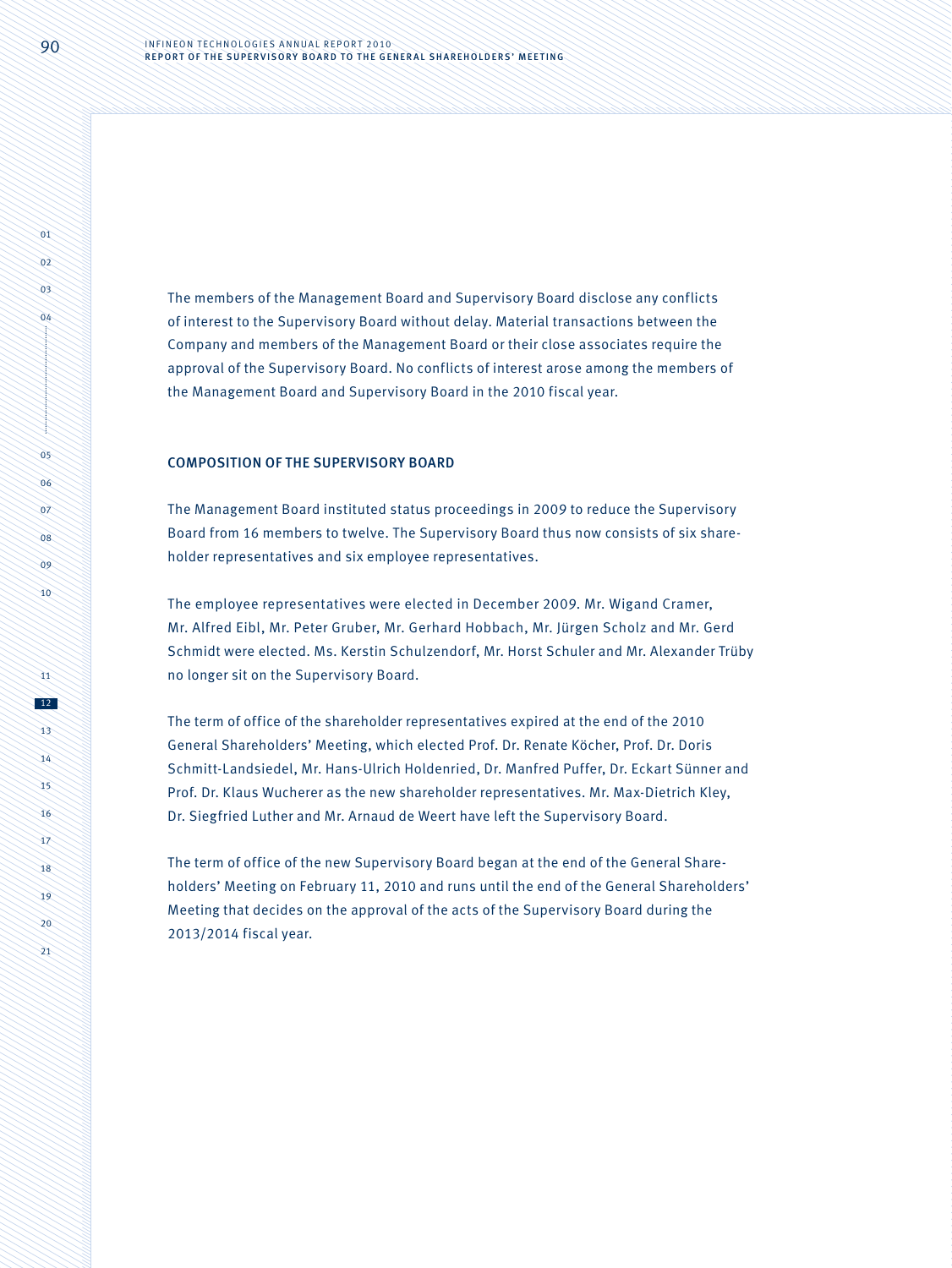The Supervisory Board wishes to thank all of its former members for their constructive and trusting contribution and would like to express its particular gratitude to its chairman of many years Max-Dietrich Kley, who always defended the Company's interests through thick and thin with great personal dedication and commercial foresight.

The constitutive meeting of the Supervisory Board on February 11, 2010 chose Prof. Dr. Klaus Wucherer as Supervisory Board Chairman and Gerd Schmidt as Deputy Chairman.

The Supervisory Board has established the following committees: a Mediation Committee in accordance with Section 27 (3) of the German Codetermination Act (Mitbestimmungsgesetz), an Executive Committee, an Investment, Finance and Audit Committee, a Strategy and Technology Committee and the Nomination Committee recommended in the German Corporate Governance Code.

It has been decided by the Supervisory Board that all of its committees should have an equal number of employee representatives and shareholder representatives apart from the Nomination Committee, which consists exclusively of shareholder representatives.

The Supervisory Board has elected Prof. Dr. Wucherer as Chairman of the Mediation Committee and the Nomination Committee, Dr. Sünner as Chairman of the Investment, Finance and Audit Committee and Prof. Dr. Schmitt-Landsiedel as Chairwoman of the Strategy and Technology Committee. In accordance with the Supervisory Board rules of procedure, the Chairman of the Executive Committee is the Chairman of the Supervisory Board, Prof. Dr. Wucherer.

Prof. Dr. Wucherer intends to resign from the Supervisory Board on the day of the 2011 General Shareholders' Meeting. The shareholder representatives on the Supervisory Board decided on November 22, 2010 to propose to the General Shareholders' Meeting that Mr. Wolfgang Mayrhuber be elected to the Supervisory Board as representative of the shareholders. Mr. Wolfgang Mayrhuber was nominated for the post of future Chairman of the Supervisory Board by the entire Supervisory Board at the same meeting.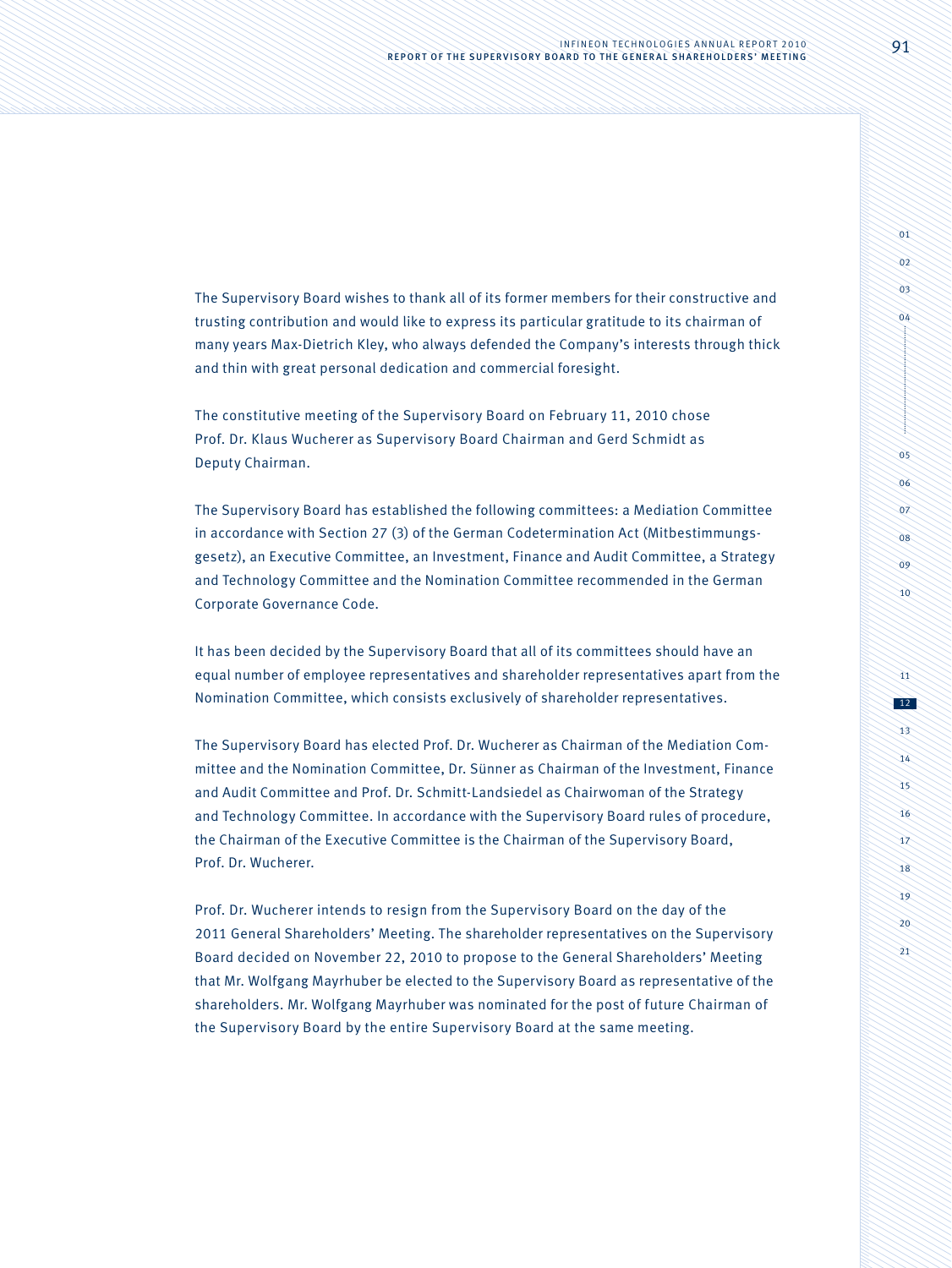### SUPERVISORY BOARD COMMITTEE REPORTS

The Investment, Finance and Audit Committee convened in four ordinary meetings and two extraordinary meetings during the year under review.

The committee's activities centered on monitoring the financial reporting process, reviewing the quarterly financial statements, conducting the preliminary audit of the annual financial statements, consolidated financial statements and combined Operating and Financial Reviews, discussing the audit report with the auditor and reviewing and debating the financial and investment plans and the borrowing limit. Other matters addressed by the committee included the effectiveness of the internal control system, internal audit system and risk management system and the Company's compliance organization.

The committee's duties also entailed specifying the key areas to be examined in audit activities in the 2010 fiscal year and monitoring the auditor's independence and the additional services performed by the auditor. It prepared the Supervisory Board's proposal to the General Shareholders' Meeting regarding the selection of the auditor and engaged the auditor to audit the annual and consolidated financial statements and carry out the auditor's review of interim financial reports.

The auditor attended all of the Audit Committee's ordinary meetings and reported in detail on its audit activities.

The Strategy and Technology Committee convened in four ordinary meetings and four extraordinary meetings during the year under review.

The planned sale of mobile phone chip business dominated the committee's work in the year under review and the project was discussed in detail with the Management Board in two ordinary meetings and four extraordinary meetings. The committee's deliberations in this connection encompassed not only the Management Board's proposal to withdraw from mobile phone chip business, but also the other options for this business area and the future direction and strategy of Infineon's remaining business areas.

 $n_1$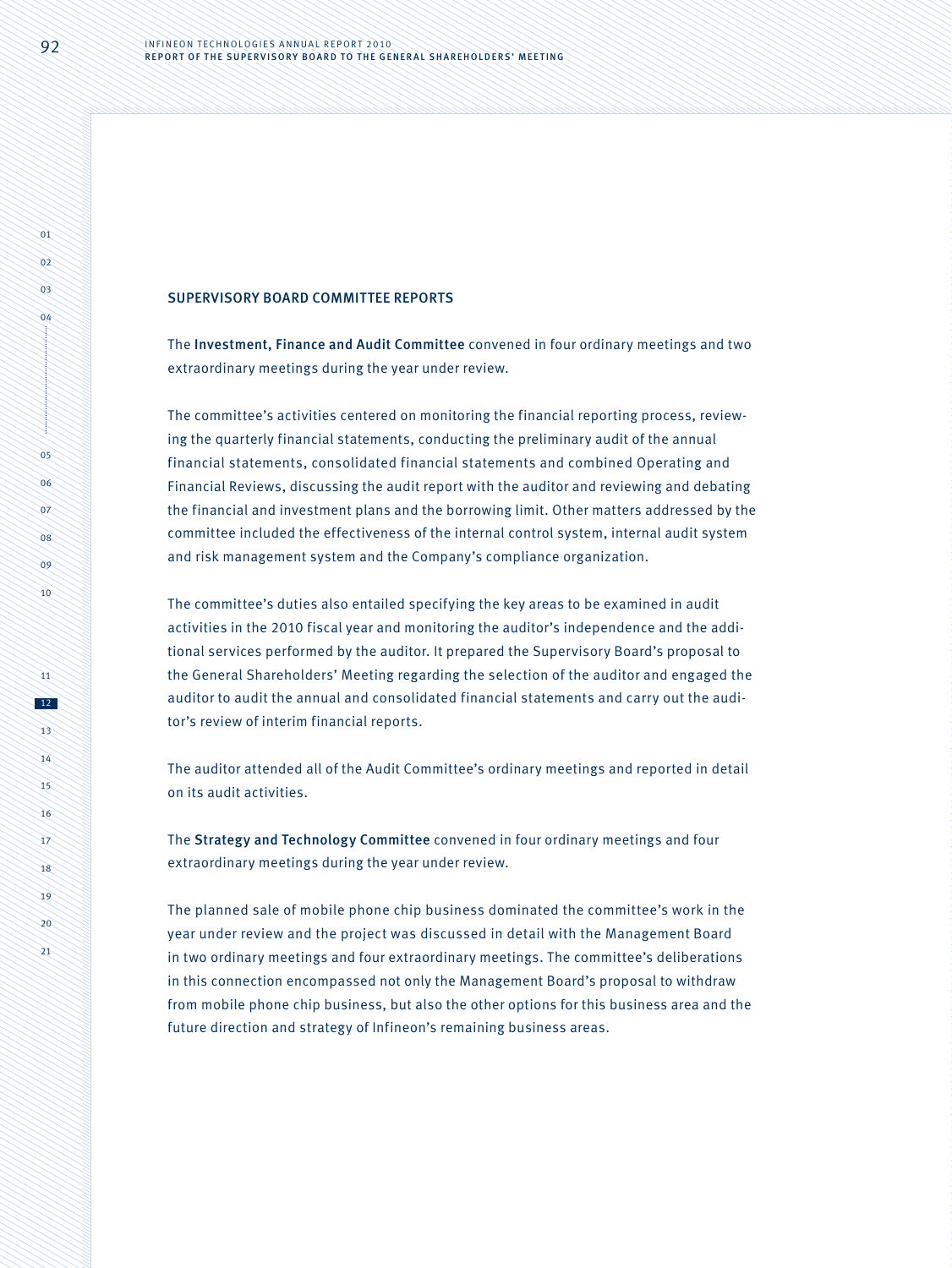The Strategy and Technology Committee also considered the Company's manufacturing strategy.

The Executive Committee convened in eight meetings in the year under review.

The committee examined the external consultants' proposals for a new Management Board compensation system thoroughly over the course of a number of meetings. It paid particular attention to the appropriateness of the compensation, the extent to which the new system was comparable with compensation in other companies and the structure of employee compensation, the design of variable compensation components, stock-based long-term compensation components and pension provisions for the Management Board in this process and carried out the preparatory work for a decision on these matters by the full Supervisory Board.

The Executive Committee also completed the preparatory work for the Supervisory Board resolutions in relation to the aforementioned Management Board matters and selected an external consultant to evaluate the work of the Supervisory Board.

It addressed the low level of Supervisory Board compensation as compared with other DAX 30 companies too and engaged an independent consultant to draw up proposals for the revision of Supervisory Board compensation. It is intended that the revised Supervisory Board compensation plan will be submitted for approval by the 2011 General Shareholders' Meeting after consultation with the full Supervisory Board and the Management Board.

The committee recommended to the full Supervisory Board that the deductible in the D&O insurance for the Supervisory Board be increased to bring it into line with a recommendation of the German Corporate Governance Code.

The Nomination Committee convened in four meetings in the year under review.

Its meeting in October 2009 deliberated on the candidates to be put forward to the full Supervisory Board for proposal to the 2010 General Shareholders' Meeting.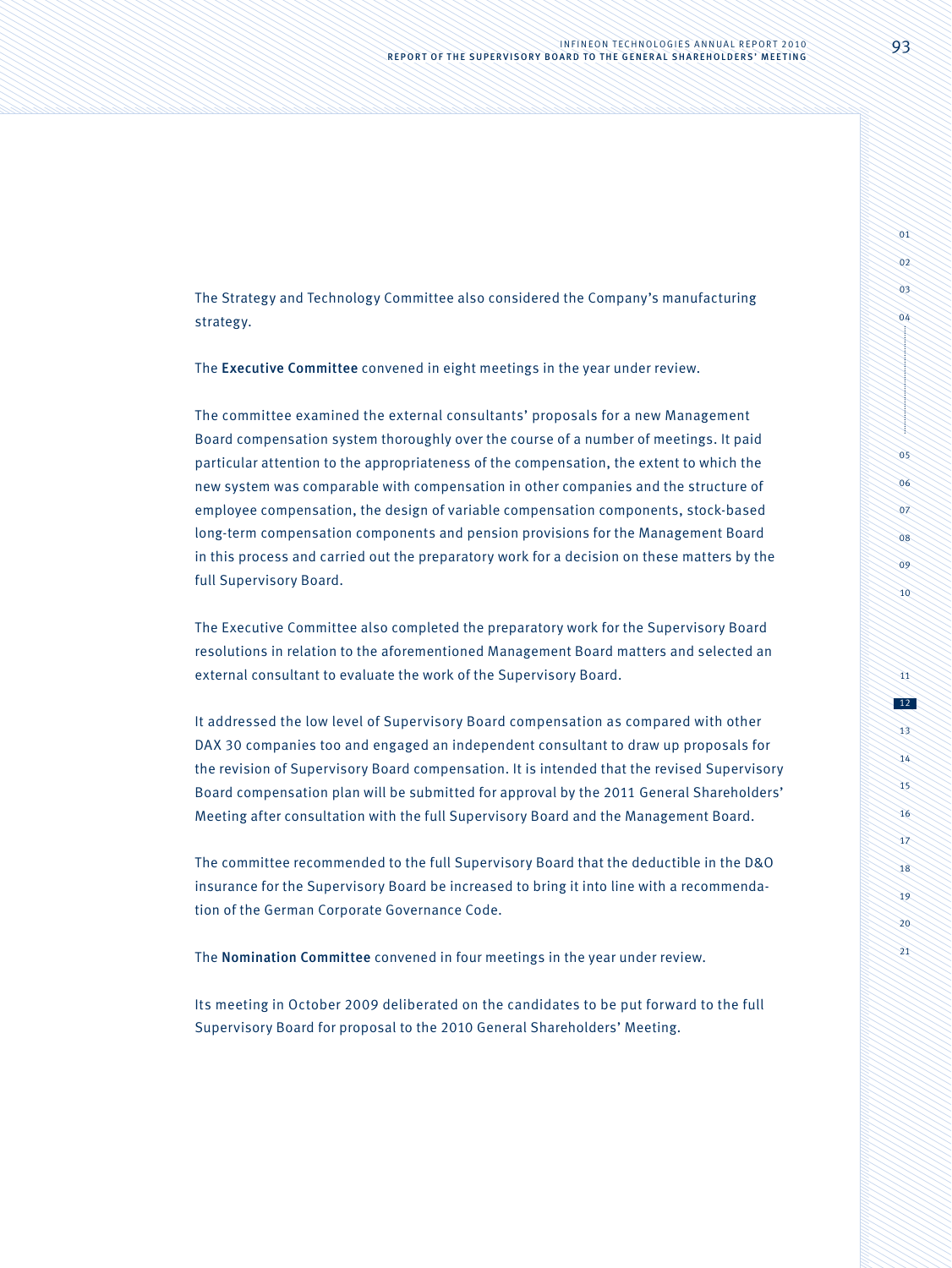The committee's subsequent meetings dealt with the process to identify and select a suitable successor to Prof. Dr. Wucherer, who had publically announced prior to the General Shareholders' Meeting that he intended to leave the Supervisory Board and surrender his position as its chairman in the occasion of the 2011 General Shareholders' Meeting. Following a meticulous selection process, the committee engaged an international consultant to assist the Supervisory Board in identifying candidates and defined the individual steps in the process leading to the proposal of a candidate by the Supervisory Board at the 2011 General Shareholders' Meeting.

Having completed its detailed deliberations, the committee was able to propose to the Supervisory Board in November 2010 that Mr. Wolfgang Mayrhuber succeed Prof. Dr. Wucherer as its chairman.

The Mediation Committee formed in accordance with section 27 (3) of the German Codetermination Act (Mitbestimmungsgesetz) was not convened in the year under review.

The committee chairs presented regular and comprehensive reports to the full Supervisory Board in the latter's ordinary meetings.

#### ANNUAL AND CONSOLIDATED FINANCIAL STATEMENTS

KPMG AG Wirtschaftsprüfungsgesellschaft, Berlin, audited the annual financial statements of Infineon Technologies AG and the consolidated financial statements as of September 30, 2010 as well as the combined Operating and Financial Reviews of Infineon Technologies AG and of the Infineon Group and awarded them an unqualified audit opinion. The half-yearly financial report was also subjected to an auditor's review by KPMG.

The annual financial statements prepared by the Management Board, the consolidated financial statements prepared in accordance with IFRSs, the combined Operating and Financial Reviews and the Management Board's proposal for the appropriation of the cumulative income were submitted to all members of the Supervisory Board in the middle of November 2010.

 $\overrightarrow{01}$